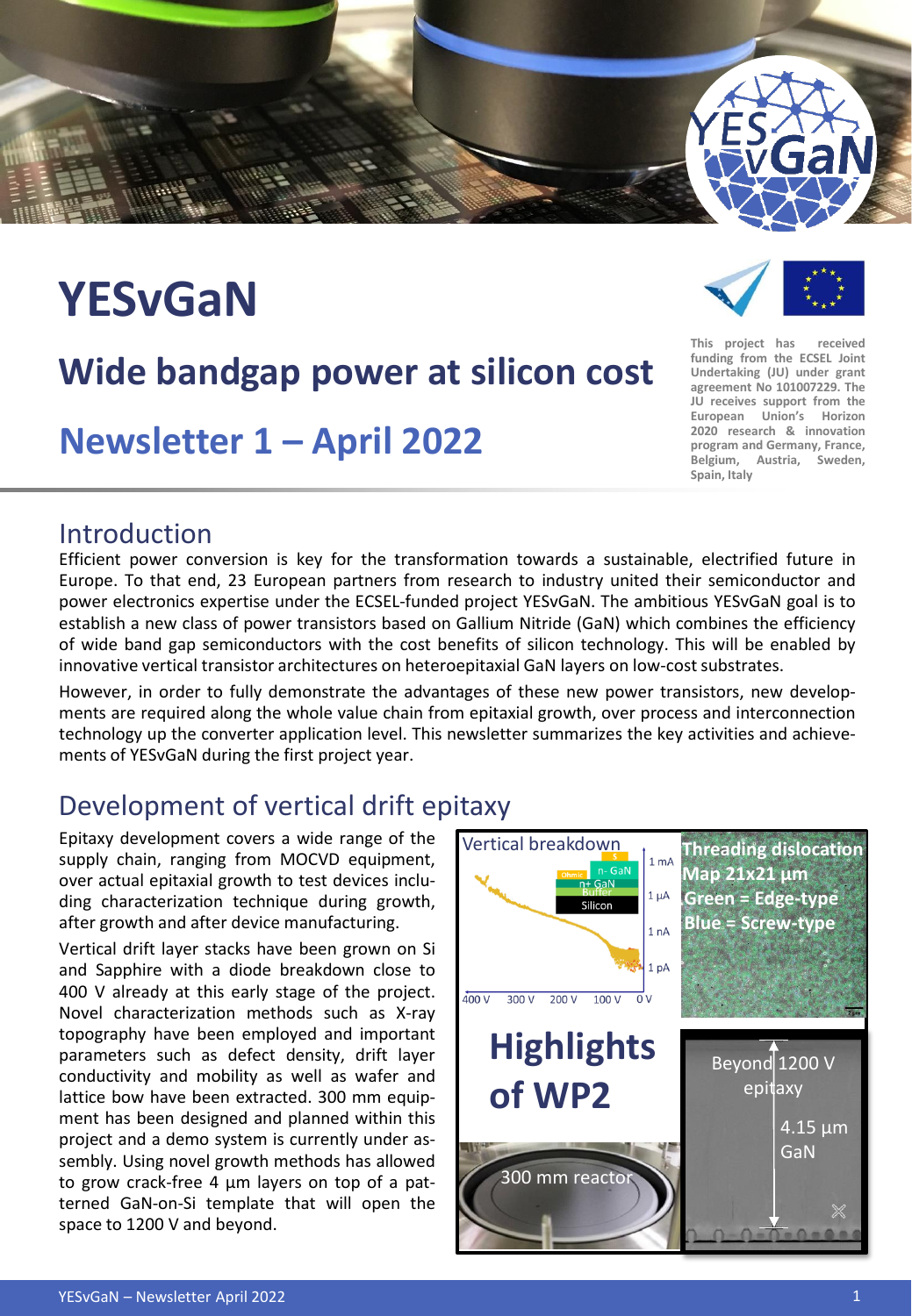#### Development of vertical GaN power transistors

Frontside chip development is focused on the design, simulation, fabrication and characterization of vertical GaN power transistors. YESvGaN targets three different transistor architectures on either silicon or sapphire substrates: Trench-gate MOSFETs, Planar-gate MOSFETs, and FinFETs. In this first year of the project, several short-loops and first device demonstrators such as Schottky diodes have already been realized. Specific focus is also given on the ion implanttation process for which a dedicated ion implanter demonstrator is being developed. Several advanced characterization techniques such as XPS, Raman thermography, electrical and optical spectroscopy, are used to investigate semiconductor/gate dielectric interface and to model failure mechanics as well as their dependence on device structure/ doping level.





Device fabrication

#### Backside access and membrane processing



The membrane power device technology requires a set of processes, which are new in power device technology and unique in their combination, even though several process steps have been applied in other areas of semiconductor technology. The major process steps to be developed are membrane handling, i.e. temporary bonding onto a carrier wafers and debonding of the carrier, backside trenching for the Si route, i.e. local substrate and buffer removal, contact metal deposition and thermal contact formation and finally backside thick drain metallization. For the sapphire route a laser-lift-process for complete substrate removal and metal bonding are under development. Local substrate removal, membrane handling and ohmic contact formation has been successfully demonstrated on wafer level.

#### Assembly and reliability characterization

Assembly technology essentially determines the performance of power electronic systems. Reliable heat dissipation must always be ensured so that the maximum operating temperature of the components are not exceeded.

Because wide band gap semiconductors have a high operating temperature, the assembly technology must offer operating temperatures of more than 250°C. Within YESvGaN it is planned to adapt well-known and established technologies like soldering and sintering as well as the development of completely new technologies like nanowire-based interconnections or direct sintering techniques. All technologies are to be tested and characterized by modern scientific methods and established automotive testing norms, like AQG324.